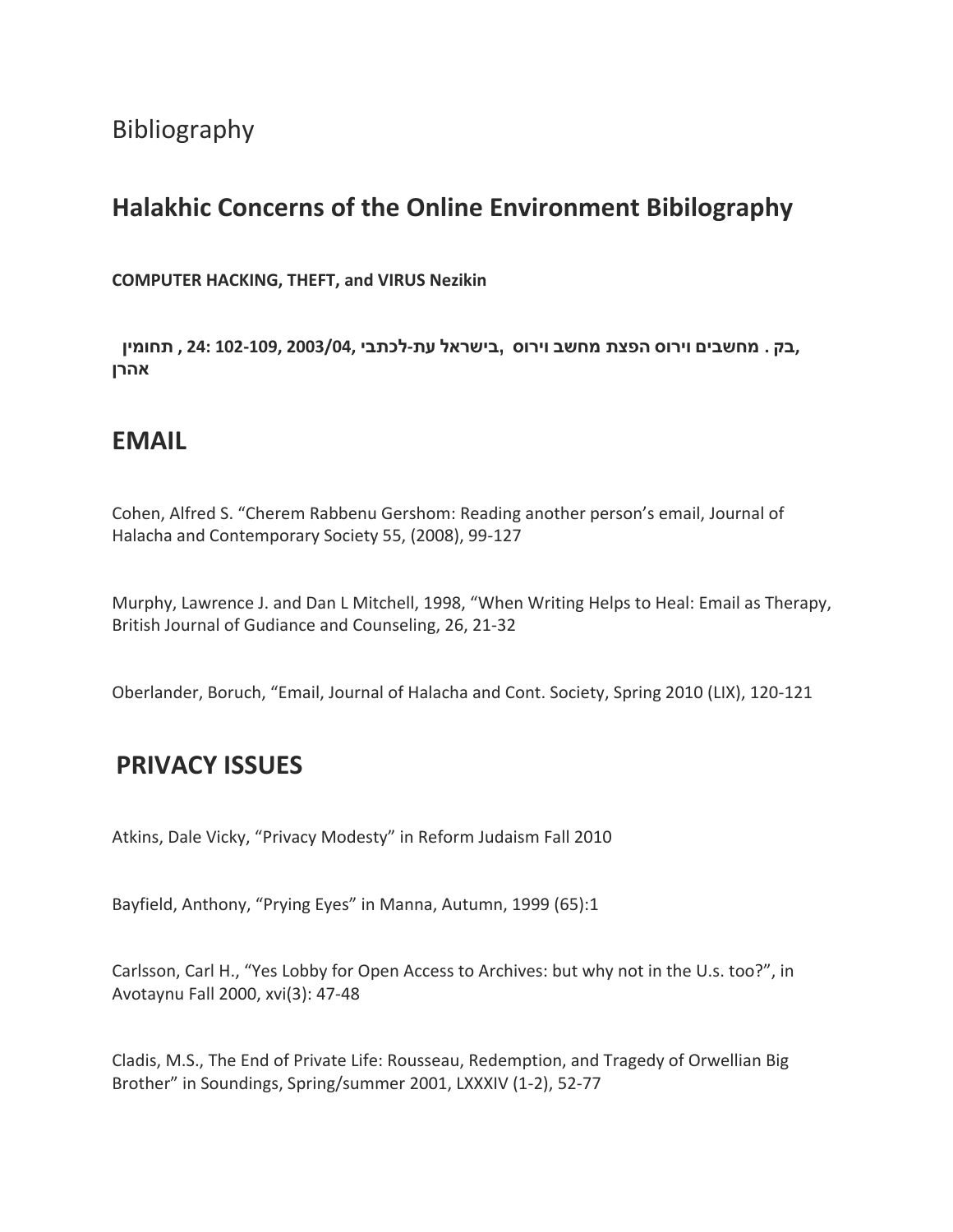Cronin, Brian, "Living with Secrets" Reform Judaism, Fall 2010, 39 (1): 18-25, 59-60

Eder, Peter F., "Privacy on Parade: Your Secrets for Sale!", in Mosaica Digest, March-April 1996 (4): 46-52

Feldman, Maria, "Civil Liberties and Terrorism" Privacy Rights and Protecting Society from External Threats" in Sh'ma, Sept. 2006, 37 (633), 4-5

Fields, M., "What's the Big Secret" in Jewish Family Journal, Horizons, Summer 2008, 55, 40-43

Finkelman, Yoel, "Religion and Public life in the Thought of Rabbi Yosef Soloveitchik" in Jewish Political Studies Review, Fall 2001, 13 (3&4) 41-70

Golinkin, David, "A Responsum Regarding the Right to Privacy" in Conservative Judaism, Spring 1996, XLVIII(3), 1-13

Gorenberg, Gershom, "The Scarlet Cyberlink" in Jerusalem Report, Oct. 26, 1998, ix (13): 54

Gillick, Jeremy, An Israeli Prescription for American Health Record Privacy, inMoment, March/April 2009, 34(2), 23

Hellman, Ziv, "Invasion of Privacy? Jerusalem Report, Nov. 8, 2010, xxi (15), 48-50

Himmelfarb, Gertrude, "A Man's own household His Enemies" in Commnentary July-Aug., 199, 108 (1): 34-38

Hirt, Manheimer, Aron, Living with Secrets, in Reform Judaism Fall 2010, 38(1), 18-25

Kanner, Allen D., "The Piracy of Privacy: Why Marketers Must Bare Our Souls" in Tikkun Jul1 2009, vol 24, issue 4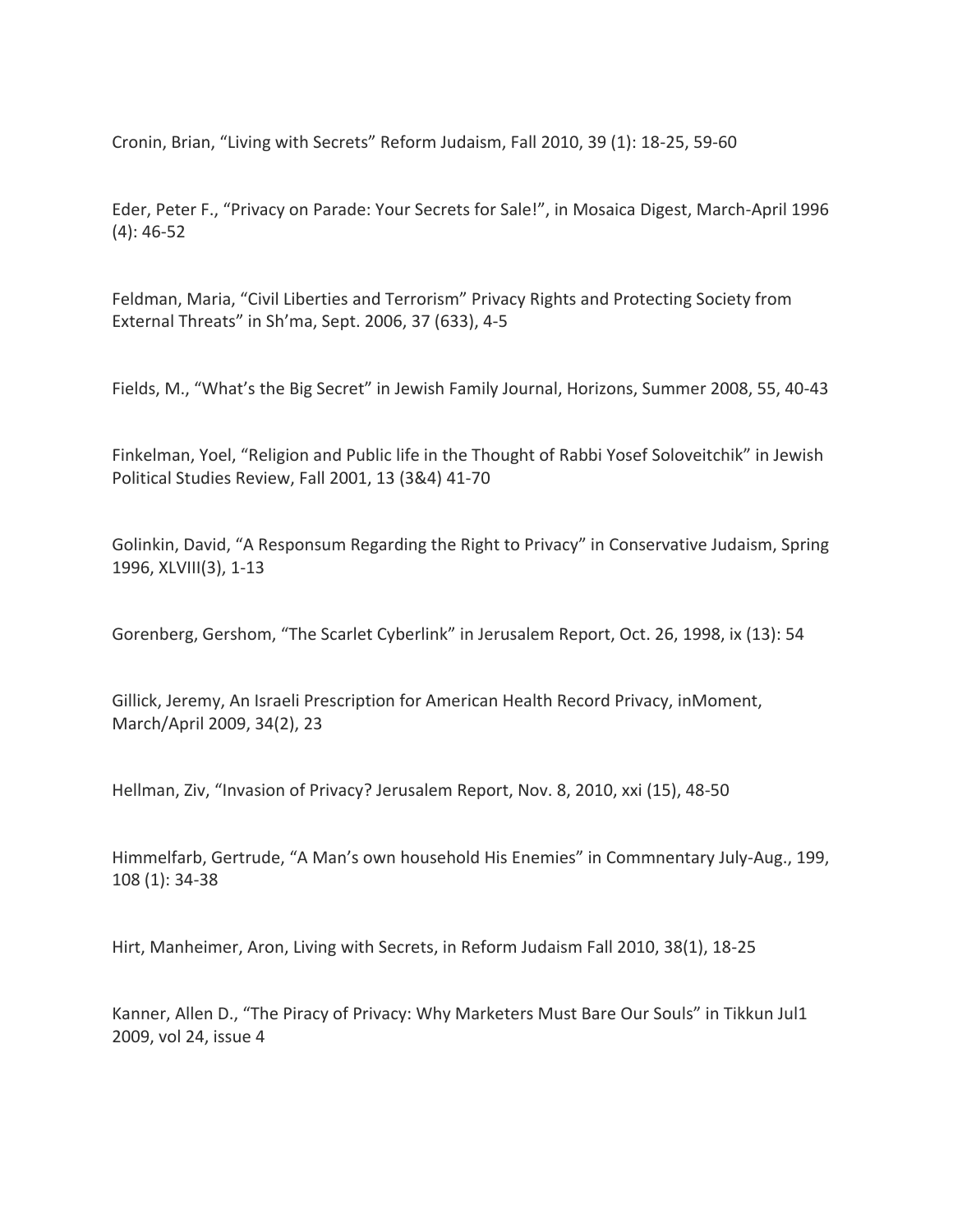Kailmann, Ernest, "Transatlantic Gap: Puiblishing Private personal data" in Avotaynu, Summer 2008, xxiv (2) , 39-41

Kemper, Julian, Comments on Privacy, in Avotaynu Fall 2000, xvi(3), 67

Kraines, Oscar, "Personal Privacy in American and Jewish Law" in Midstream, July/Aug. 1998, xxxxiv (5), 13-15

Luft, Edward David, "Genealogists must lobby for open access to Archives" in Avotaynu, summer 2000, xvi(2), 3-4, 45

Mencher, Edthe Held, Modesty and Tzniut, in Reform Judaism Fall 2010, 39(1), 18-25

Oppenheimer, Steven, Journalism, Controversy, and Responsibility: Halakhic Analysis of Privacy, Jounral fo Halacha & Contemporary Society XLI: Spring 2001

Ribak, Rivka, "Privacy is a basic American Value: globalization and the construction of web privacy in Israel, Communication Review 10,1 (2007), 1-27

Rosen, J., "The unwanted gaze: the Destruction of Privacy in America", Commentary, July 2000, 110(1), 71-72

Sack-Picus, Sallyann Amdur, As I see It, Avotaynu Spring 2007, XXIII(1), 2, 50

Salzberg, Joel, Bk. Review of Janna Malamud Smith, My father is a book: A Memoir of Bernard Malamud, Boston: Houghton, 2006, in Philip Roth Studies, 2008

Seligman, Dan, "Hiders and seekers", in Commentary, NY, July/Aug. 2000, vol. 110, issue 1, p. 69-72

Sobel, Richard, "Guidelines for Respecting Privacy in Jewish Geneology" Avotaynu, Spring 2007, xxiii(1), 19-20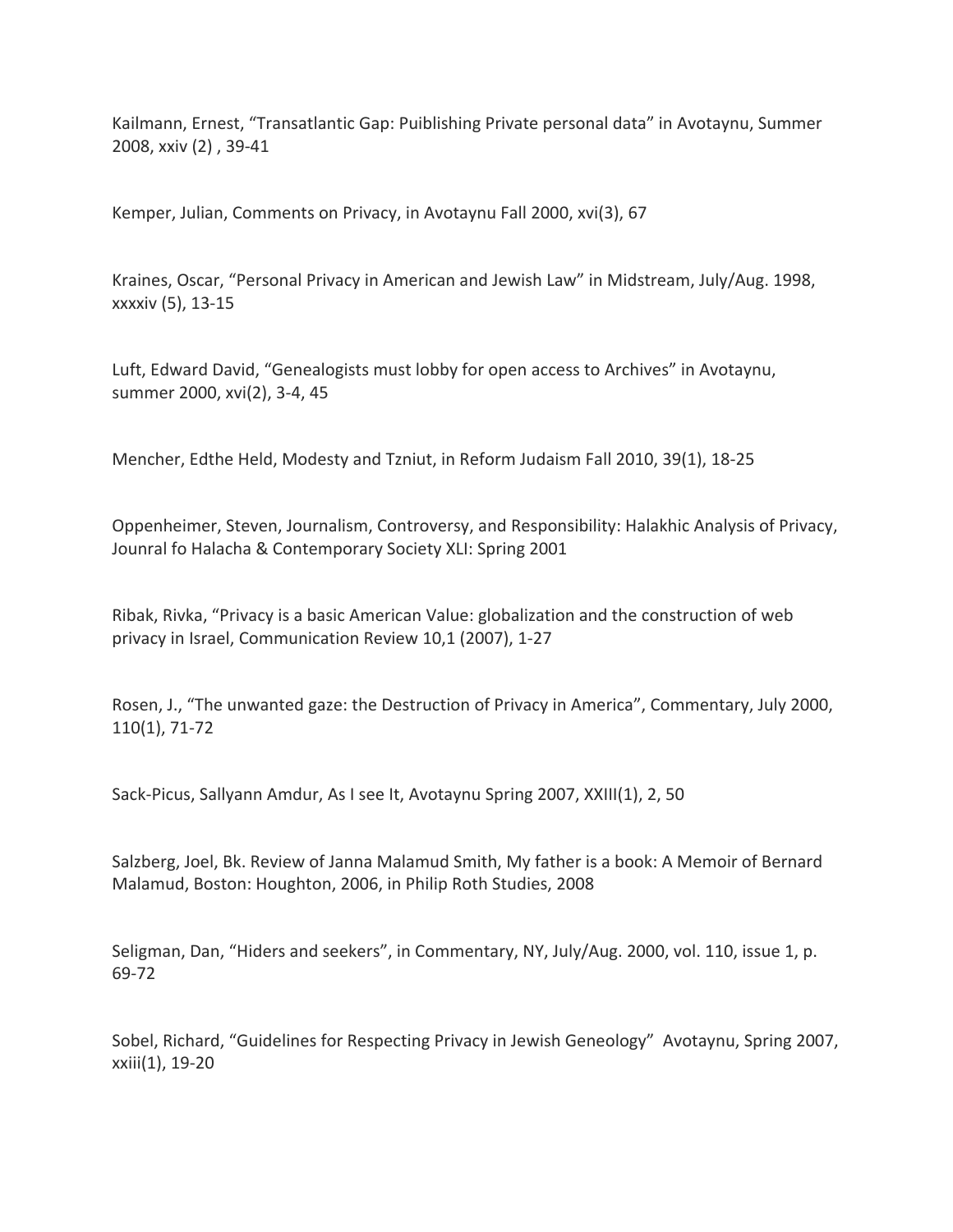Solove, Daniel J. 2007, The Future of Reputation: Gossip, Rumor, and Privacy on the Internet, New Haven

Starck, Christian, "Freedom of Scientific Research and its limits in German Constitutional Law, in Israel Law Review, Fall 2006, 39 (2)

Sturman, Gladys, "Privacy: Clearnly a Goyish Invention", Sh'ma, 20, 1992, 22 (430): 73-74

Swift, Michael, "Personal Privacy in Access to Historical Research, Avotaynu, Summer 2000, xvi  $(2)$ , 5-7

Tene, Omer, " Big Brother and the Crime-Busters" Jerusalem Report, Jan. 21, 2008, xviii(2), 46

Weinberg, Joy, Privacy and Tzniut, Living with Secrets in Reform Judaism Fall 2010, 39 (1) 18-25

Weiss, Enid, "Jewish Women Now", Jewish Currents, Febr. 1999, 53(2)(578): 22-23.

Winkler, Amelia, "Privacy is a rich man's Game" in Jewish Currents, July –Aug. 2007, 61 (4): 18

### **Anti-Semitism & Terrorism and the Internet**

Bergmann, Werner, "Die international rechte und der arabische antizionismus im World Wide Web" Jahrbuch Fuer Antisemitsmusforschung 12,

Chatwin, Margret, Der Pure Hass: Rechtsextremisnmus im Internet, in Tribune 157 (2001), 122- 133

Eissens, Ronald, Common Ground for Hatemongers: Incitement on the Internet, in Antisemitism: The Generic Hatred, Vallentine, Mitchell, ch. 12

Manor, Yohanan, Hamas' Web School for Suicde Bombers, Middle East Quarterly, 10739467, Spring 2010, vol.17, issue 2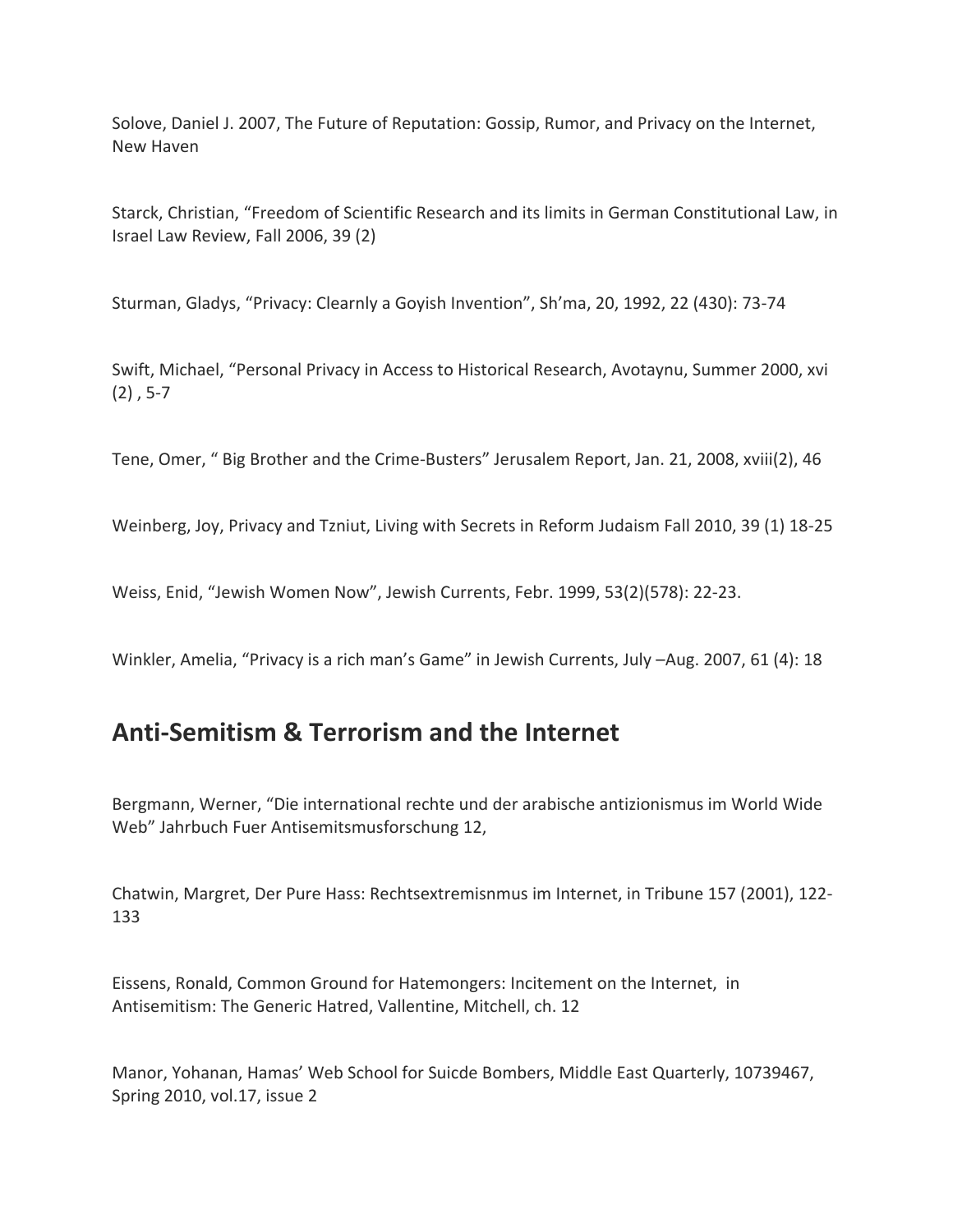Reading, Anna, "Clicking on Hitler: The Virtual Holocaust@Home", Visual culture and the Holocaust, 323-339

Tuor-Kurth, Christina, "antisemitsmus im internet" in Neuer Antisemitsmus- Alte Vorurteile? , 2001, 105-116

Tsfati, Yariv, Including Terror Organizations against Israel, in Studies in Confict and Terrorism 25, 5 (2002), 317-332

Silveman, Jon, European Perspectives on anti-Semitism on the Internet, Justice 25, 2000, 22-26

Webb, Rebekah, Unease in the global village: German language Racism on the Internet, in Racism and Human Rights 2004, 125-141

Weimmann, Gabriel, "Terror on the Internet", in Studies in Conflict and Terrorism, 25: 317-332, 2002

Weitzman, M., "The Interent is our Sword: Aspects of Online Anti-semtiism", in Remembering for the Future: The Holocaust in the Age of Genocide, 911-925,

Wetzel, Julliane, "Die Prtokolle der Weisen von Zion in World Wide Web, Die Vernetzung radikaler politscher Gruppen ueber antisemitsche Verschwoerungstheorien", 180-194

# **WIRELESS NETWORK**

Etengoff, David, "Wireless Networks and Halacha, Journal of Halacha and Contemporary Society 56 (2008), 61-73

# **MECHICHAT HASHEM/Erasing or Not erasing HAshem's name in cyberspace**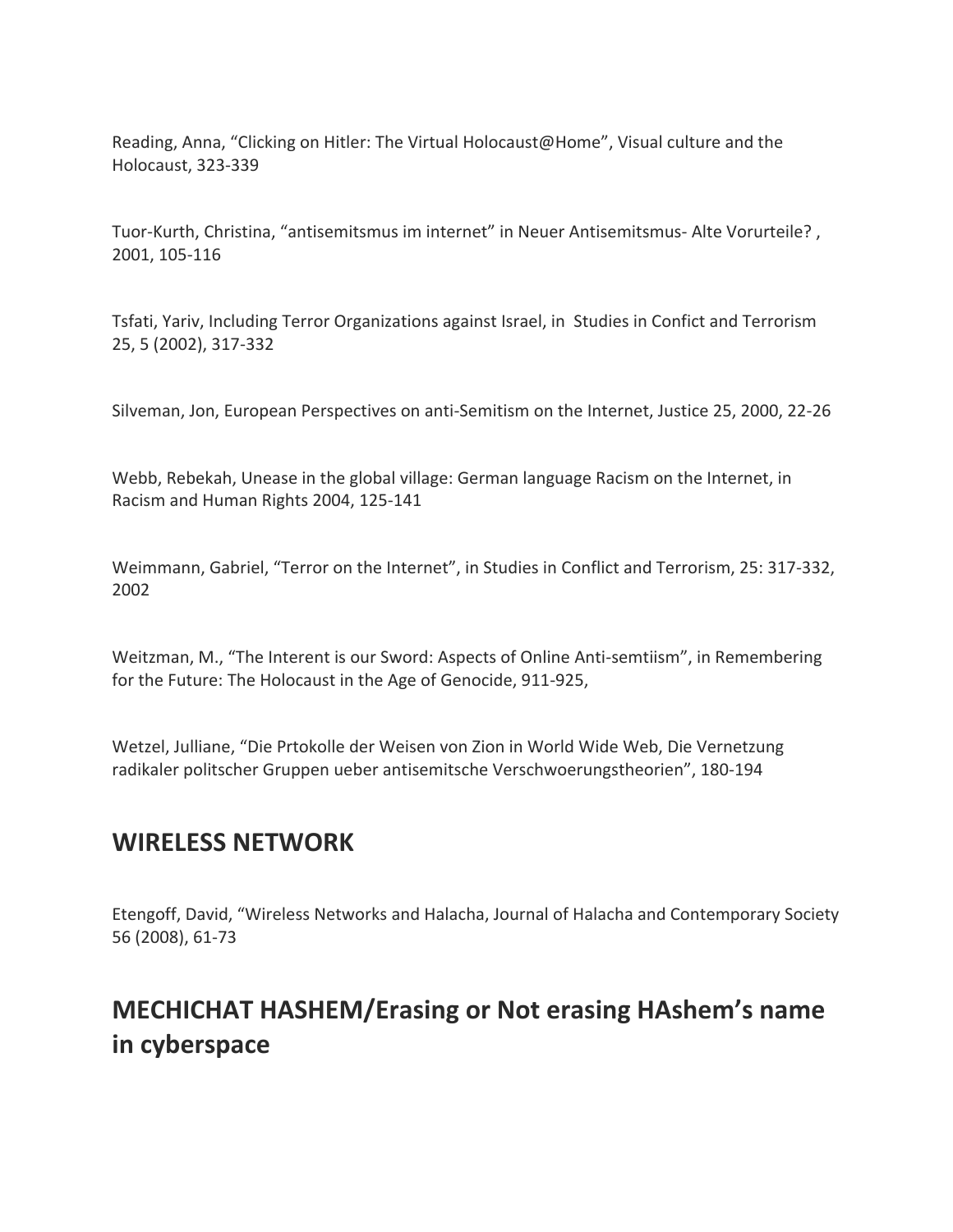Friedman, Mordecahi, The Sanctity of G-d's name: erasing sacred texts from a computer screen, Alei Etzion 8 (199) 47-55

# **PRAYER (TEFILLOT) and Online ENVIRONMENT**

Wolowelsky, Joel B. "With your permission: zimmun in cyber-Halakkha, Tradition, 41,2 (2008), 275-287

# **CYBER COMMUNITIES**

Futterman, Don, "How to build Utopia in only minutes a day in the privacy of your own home" in Tikkun, July-Auyg, 1993, p. 44-52

Pullman, Friedman M., "New Jewish Matchmaking: a quantitative analysis of JDate users, in Journal of Jewihs Communal Service 84, 3-4 (2008), 345-352

OU on the Web, in Jewish Action: Torah in the Digital Age, Orthodox Union, volume 71, no. 3, p. 52

# **Jewish Education and Cyber Reality**

Schick, Marvin, "Better Technology, BetterSchools?", in Jewish Action: Torah in the Digital Age, Orthodox Union, volume 71, no. 3, p.44-48

Findling, Debbie, Virtual Learning: Jewish Education in Cyberspace, Journal fo Jewish Education, vo. 63, 17-22, Fall 1997

Frohlich, Marvin, "Virtual Learning", in Jewish Action: Torah in the Digital Age, Orthodox Union, volume 71, no. 3, p.48-50

Kreisel, Howard, "Digital Discipleship: Using the Internet for the teaching of Jewish Thought", in Study and Knowledge in Jewish Thought" Ben Gurion University of the Negev Press, 359-373

Pittinsky, Tzvi, "Technology in the Classroom", in Jewish Action: Torah in the Digital Age, Orthodox Union, volume 71, no. 3, p. 40-44

Stier, Oren Baruch, "Clicking on Redemption: Reflections on Jews and Judaism in Cyberspace, B'Or Ha'Torah 17, 2007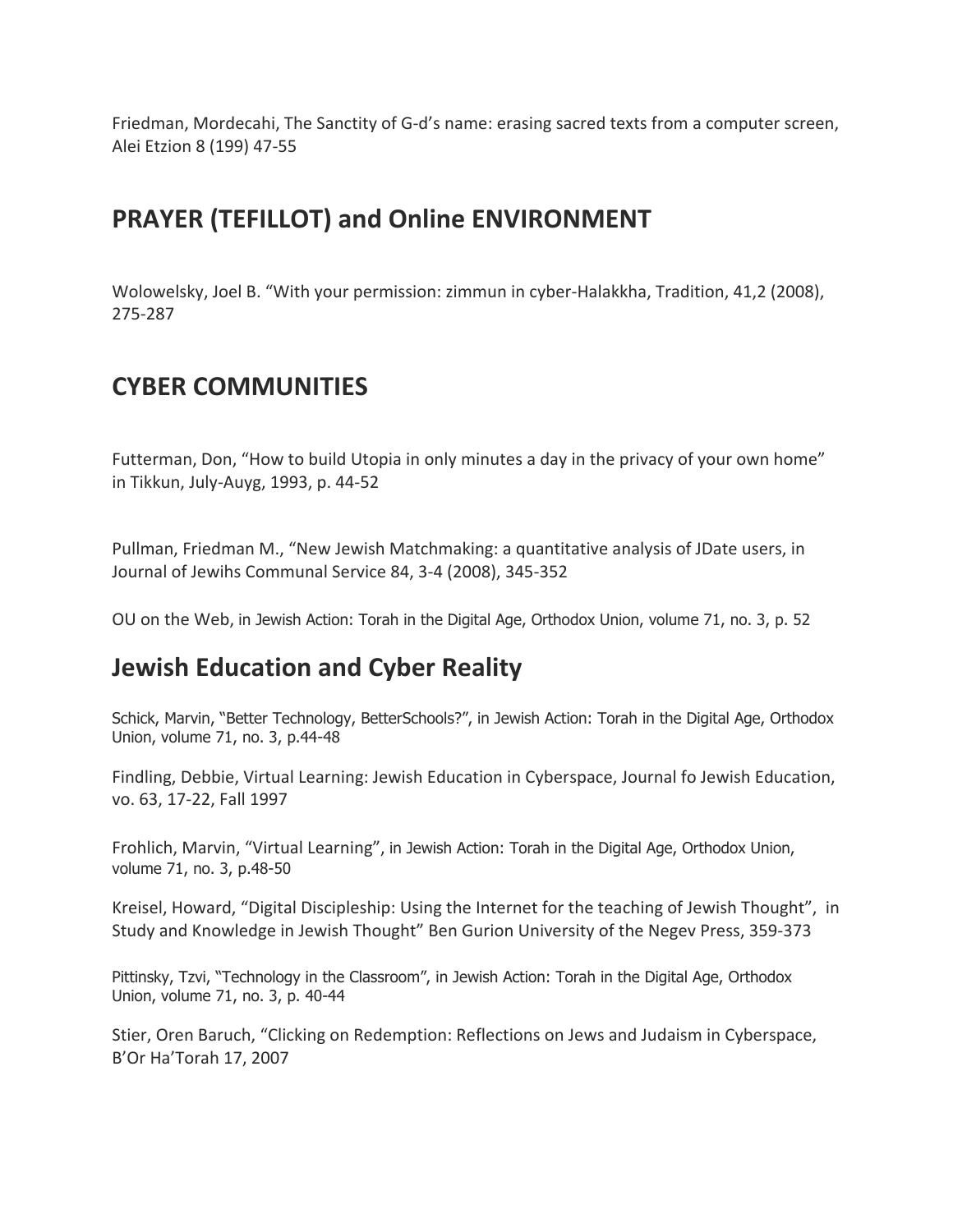Student, Gil, "The Future of the Sefer", in Jewish Action: Torah in the Digital Age, Orthodox Union, volume 71, no. 3

# **Technologies Impact on Jewish Psychology**

Fried, Aharon Hersh, and Chaim E. Fried, "The Impact of Technology on the Religious Personality", in Jewish Action: Torah in the Digital Age, Orthodox Union, volume 71, no. 3, p. 36-40

Twerski, Abraham J., "Are you and Internet Addict?", in Jewish Action: Torah in the Digital Age, Orthodox Union, volume 71, no. 3, p. 59-60

Weinreb, Tzvi Hersh, "Man in the Technological Age", in Jewish Action: Torah in the Digital Age, Orthodox Union, volume 71, no. 3, p. 32-36

#### **Jewish Law and the Internet**

Spero, Samuel W., & Slae, Menachem, "Computing Jewish Law", in Jewish Life, Fall 1975, 51-57

# **Jewish Law and Copyright**

Bleich, (1983). Copyright, In Contemporary Halakhic Problems, vol. 2, p. 121-130, NY: KTAV

Fish, Shemuel Aharon, (2006), Davar Be-shem omro (A statement in the name of the one who said it] part 2 of Pedut Ya'akov [Redemption of Jacob] (2<sup>nd</sup> Ed.] by Yaakov Hizkiyahu Fish, Jerusalem: Y.H. Fish. (In Hebrew)

Schneider, Israel, "Jewish law and copyright" in journal of Halakhah and Contemporary Society,

Weinberg, Bella Haas, "Citation, Obliteration, and Plagiarism, As Discussed in Ancient Sources, Journal of the American Society for Information Science and Technology, 2010; published online in Wiley Online Library (wileyonlinelibrary.com). DOI: 10.1002/asi.21392

Weisfish, Nachum Menashe, Copyright in Jewihs Law, edited by Tzvia Ehrlich-Klein, Feldheim Publishers: Jerusalem, 2010; Includes texts of halakhic rulings of recent leading Torah scholars including Rabbis Yosefl Sholom Eliashiv, Shlomo Zalman Auerbach (ztsl), Moshe Halberstam Shlita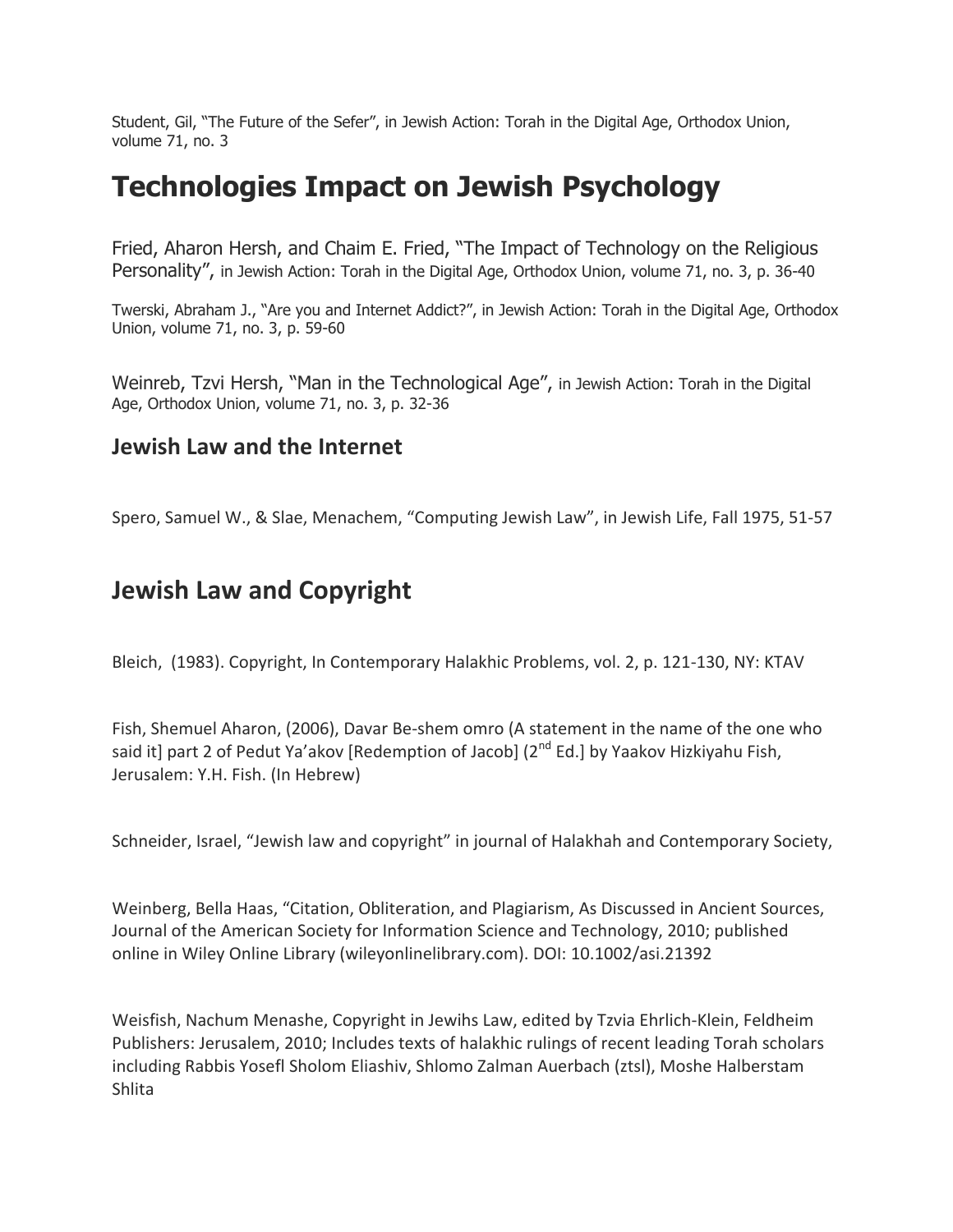# **Copyright in General**

Cronin, Blaise (1984), The citation process: the Role and significance of citations in scientific communication. London: Taylor Graham

Garfield, Eugene, (1977) "The Obliteration phenomenon in science and the advantage of being obliterated" in Eugene Garfield, Essay of an Information scientist 2, 1974-76, p. 396-398.

Garfield, Eugene (1918) "From Citation amnesia to bibliographic plagerism. In Eugen Garfield Essays of an Information Scientist vol. 4, 1979-1980 (p.503-507), Philadelphia, ISI press, 1981

Gilbert, Nigel, (1977) Referencing as persuasion, Social Studies of Science 7(1) 113-122

Grafton, Anthony, The footnote : a curious history, Cambridge, Mass., Harvard University Press, 1997

Greenacre, Phyllis, (1978) Notes on plagarism: The Henley-Stevenson quarrel, Journal of the American Psychanalytic Assoc. 26(3) 507-539

Hellqvist, Bjorn (2010), Referencing in the humanities and its implications for citation anaylsis, Joural of the American society for infomation Science and Technology60 (12), 2569-2598

Kochen, Manfred (1987) How well do we acknowledge intellectual debts? The Journal of Documentation 43, 54-64, Reprinted in Eugene Garfield Essays of an Information Scientist, vol 12, 170-177, Philadlephia, ISI Press, 1989

Levy, Robert I, "A Garland of Ibids.: The use of footnotes in the medical writings of early  $19<sup>th</sup>$ century scientists and authors, paper presented at William Osler Society, Montreal 2008; Abstract: Footnotes were used sparingly by the Ancient writers and those in the Renaissance, but began to proliferate in the Enlightenment according to Anthony Grafton. Medical writers and specifically the forerunners of Richard Bright and those who followed him and helped establish renal disease as a clinical entity relating Dropsy, Coagulable Urine to Granular Kidneys used footnotes, but not as consistently as might be expected. Richard Bright himself wrote his 1827 masterpiece, Case Reports in a flowing narrative style, reminiscent or earlier writers,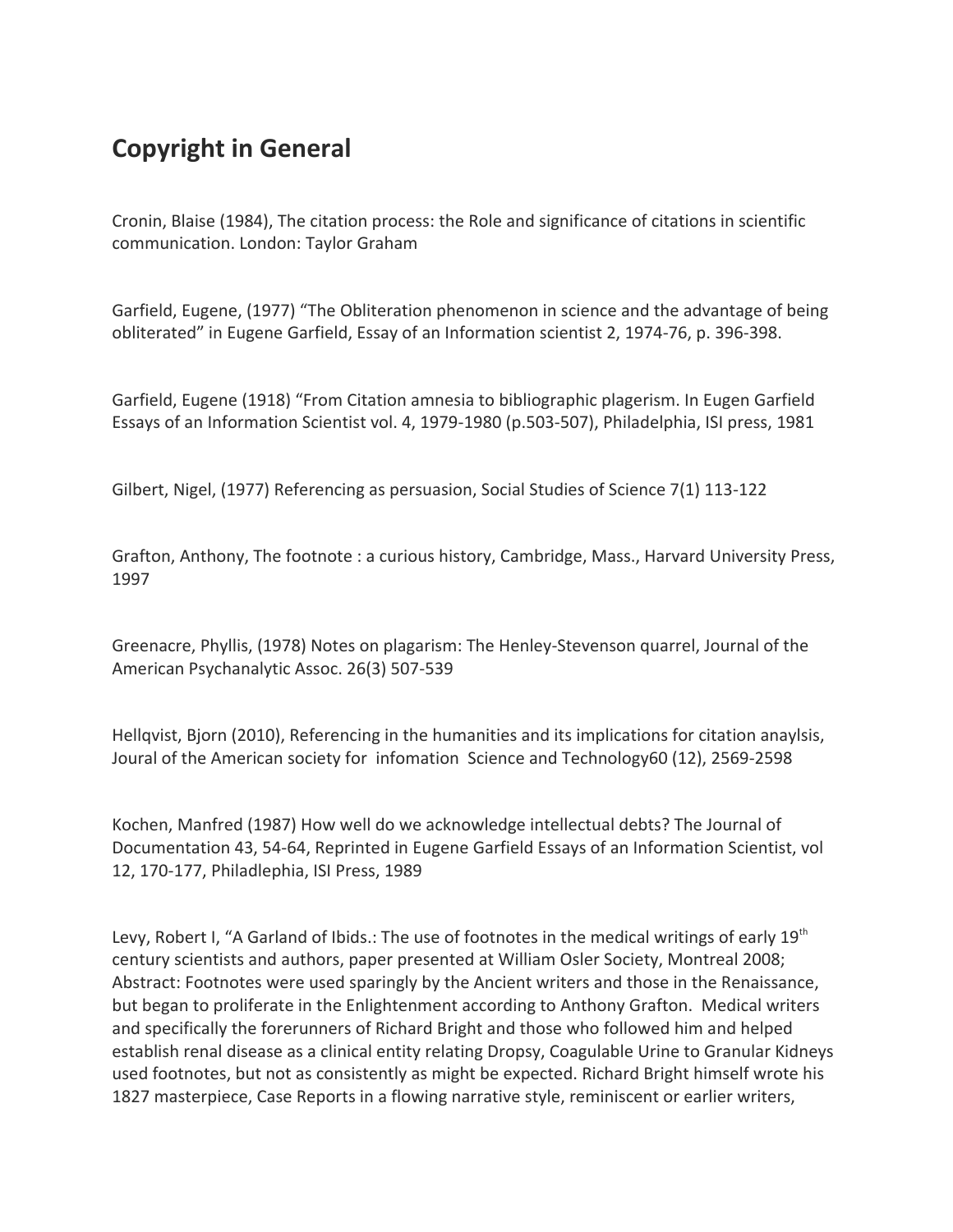eschewing footnotes. Robert Christison and Pierre Rayer, later authors who helped establish the clinical entity of Bright's Disease, found footnotes to their liking and used them to present data not felt appropriate for the text above or as a running counter to the text to jar the reader's equilibrium and keep him following a double discourse. This review will focus on the use of footnotes in the medical writings that preceded as well as followed Richard Bright's salient observations. Levy shows that Anthony Grafton's relatively late definition of the formal footnote from the 18tgh century of the enlightment is rather late, for Rabbinic scholarship in the formation of the Talmudim indicates that proper acredation of ideas was given to Rabbis who learned the tradition of their rabbi back to Har Sinai. Ergo an index like Ein Mishpat Ner Mitzvah in the upper right hand corner of the gemarah, is in essence a mode of attribution of intellectual property citation, and the adage/maxim from Pirke Avot and Megilah 15a,

- משנה מסכת אבות פרק ו :I
- אוהב את המקום אוהב את המכיר את מקומו והשמח בחלקו והעושה סייג לדבריו ואינו מחזיק טובה לעצמו אהוב מתרחק מן הכבוד ולא מגיס לבו בתלמודו ואינו הבריות אוהב את הצדקות אוהב את התוכחות אוהב את המישרים לכף זכות מעמידו על האמת מעמידו על השלום מתישב לבו בתלמודו שמח בהוראה נושא בעול עם חבירו מכריעו הלומד על מנת ללמד והלומד על מנת לעשות המחכים את רבו והמכוין את שמועתו שואל ומשיב שומע ומוסיף +' בשם אומרו הא למדת שכל האומר דבר בשם אומרו מביא גאולה לעולם שנאמר + אסתר ב והאומר דבר : ותאמר אסתר למלך בשם מרדכי
- הַדָּבָר לְמַרְדֶּכַי, וַיַּגֵּד לְאֶסְתֵּר כב וַיְּוַּדַע 2:22 Esther 2:22 Esther וּחַבְּבַר לְמַרְדֶּכַי, נִ לַמֶלֶךְ , בְשֵּ ם מָּרְדֳּכָּי הַמַלְכָּה ; וַתֹּאמֶר אֶסְתֵּר

Leydesdorff, Loet, & Wouters, Paul (199), Between texts and contexts: Advances in theories of citation. Scientometrics, 44, 169-182

Oppenheim, Charles, & Renn, Susan, (1978)Highly cited old papers and the reason why they should continue to be cited, Journal of the American Society for Information Science, 29 (5) 225-231.

Moravesik, M. J. (1973), Measures of scientific growth, Research Policy, 2, 266-275

Ritter, Kelly, Who Own's School?: Authority, students, and online discourse, Cresskil, NJ: Hampton Press

### **The Internet in General**

Barton, M., "The Future of Rational-Critical Debate in Online Publica Spheres, Computers and Composition, 22: 177-90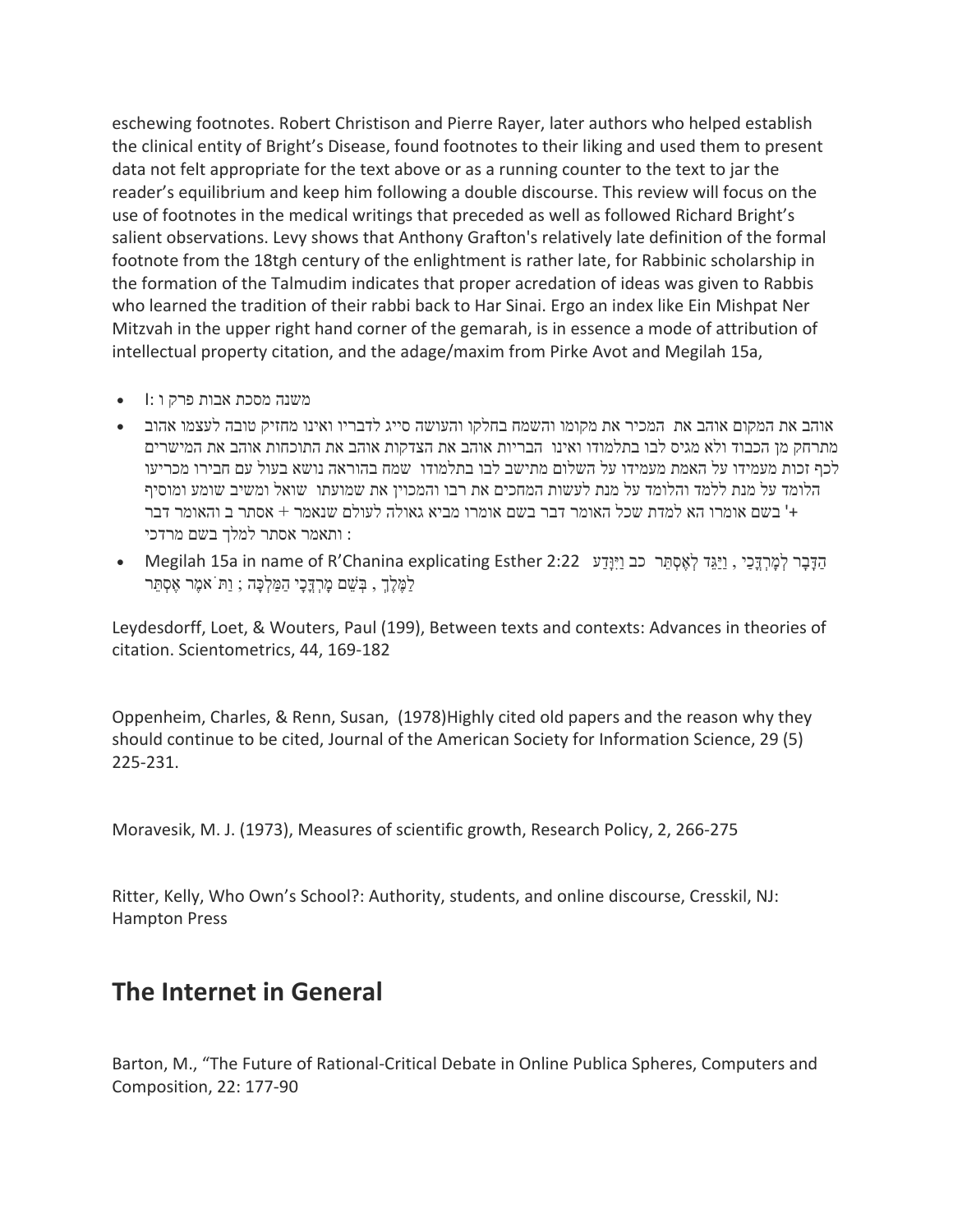Graveland, Bill, 2007, "Author Laments the Lonely Life of Bloggers: Cyber LonelyHearts", Globe and Mail (Toronto), 31 Jan.

Habermas, Juergen, 1994, The Structural Transformation of the Public Sphere: An Inquiry into a Category of Bouregois Society, Cambridge Mass.

Hewitt, Hugh, 2005, Blog: Understanding the Information Reformation Revolution that is changing Your World, Nashville Tenn.

Keen, Andrew, 2007, The Cult of the Amateur: How Today's Internet Is killing our culture, NY

Keren, Michel, 2006, Blogosphere: The New Political Arena, Lanham, MD

Mackenzie, Donald and Wajcman, Judy, The Social Shaping of Technology, rev. edn, Philadelpha, 1999

O Baoill, Andrew, 2005, "Webblogs and the Public Spohere" in Laura J. Gurak, Smiljana Antonijevic eds. In Into the Blog-sphere: Rehtoric, Community, and Culture of Weblogs

O'Reilly, Tim, 2005, "What is Web 2.0? Design Patterns and Business Models for the Next Generation of Software (30 Sept.)

Oudschoorn, Nelly, How Users Matter: The Construction of Users and Technologies, Cambridge, Mass.

Rettburg, Jill W. 2007, "Michael Keren: Bloggers are Melancholic, Politically Passive and Can't Connect with Society" (10 May

Rodzvilla, John, 2002, "We've Got Blog: How Weblogs are Changing Our Culture, Cambridge Mass.

Warnick, Barbara, 2007, Rhetoric Online: Persuasion and Politics on the World Wide Web, NY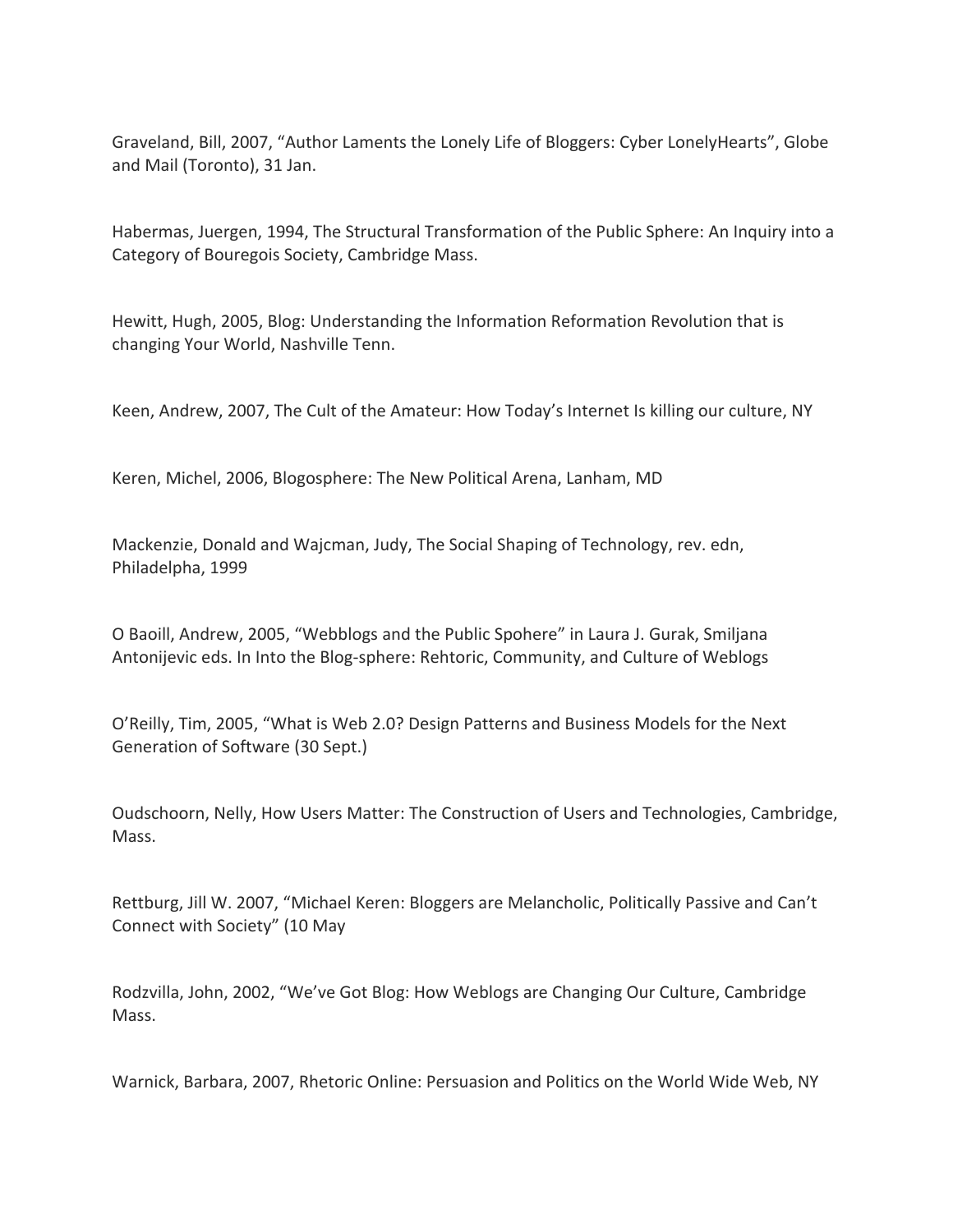Wesch, Mike, 2008, The Machine is Us/ing Us; http:www.youtube.com/watch?=6gmP4nk)EOE

Wright, Alex, 2007, "Friending Ancient or Otherwise, NY Times (2 Dec.), <http://www.nytyimes.com/2007/12/02/weekinreview/02wright.html>

# **Shidduchim and the Internet**

Bensoussan, Barbara, "Shidduchim Go High-Tech", in Jewish Action: Torah in the Digital Age, Orthodox Union, volume 71, no. 3, p. 54-58

Brenner, Bayla Sheva, "The Optimistic Shadchan: Fayge. Rudman.", in Jewish Action: Torah in the Digital Age, Orthodox Union, volume 71, no. 3, p. 58-59

# **Jews and the Internet in General**

Bergson, Steve M., "Present in the Future: Jews and the Internet,

Bergson, Steven M., 'Internet Resources for Hot Topics in Judaica, Journal fo Religious and Theological information 5(2) Summer 2002, 33-41

Grinspan, Izzy, 2005, "Blogs offer Glimpse into Hiden Corners of Orthodox Life" in Forward (26 Aug.)

Levin, Michael, The Guide to the Jewish Internet, San Francisco, CA: No Starch Press, 1996

Leiman, Shnayer, (2007), The New Encyclopedia Judaica: Some preliminary observations: The Seforim Blog: All about seforim- New and Old, and Jewish bibliography. http:/seforim.blogspot.com

Perlow, Yaakov 2003, "Recognizign and Dealing with Some Major Moral Hazarrds in Contemporary Society", Jewish Observer 36, (Nov.) 8-9.

Portnoy, Edward, 2004, "Haredim and the Internet" http://modiya.nyu.edu/handle/1964/265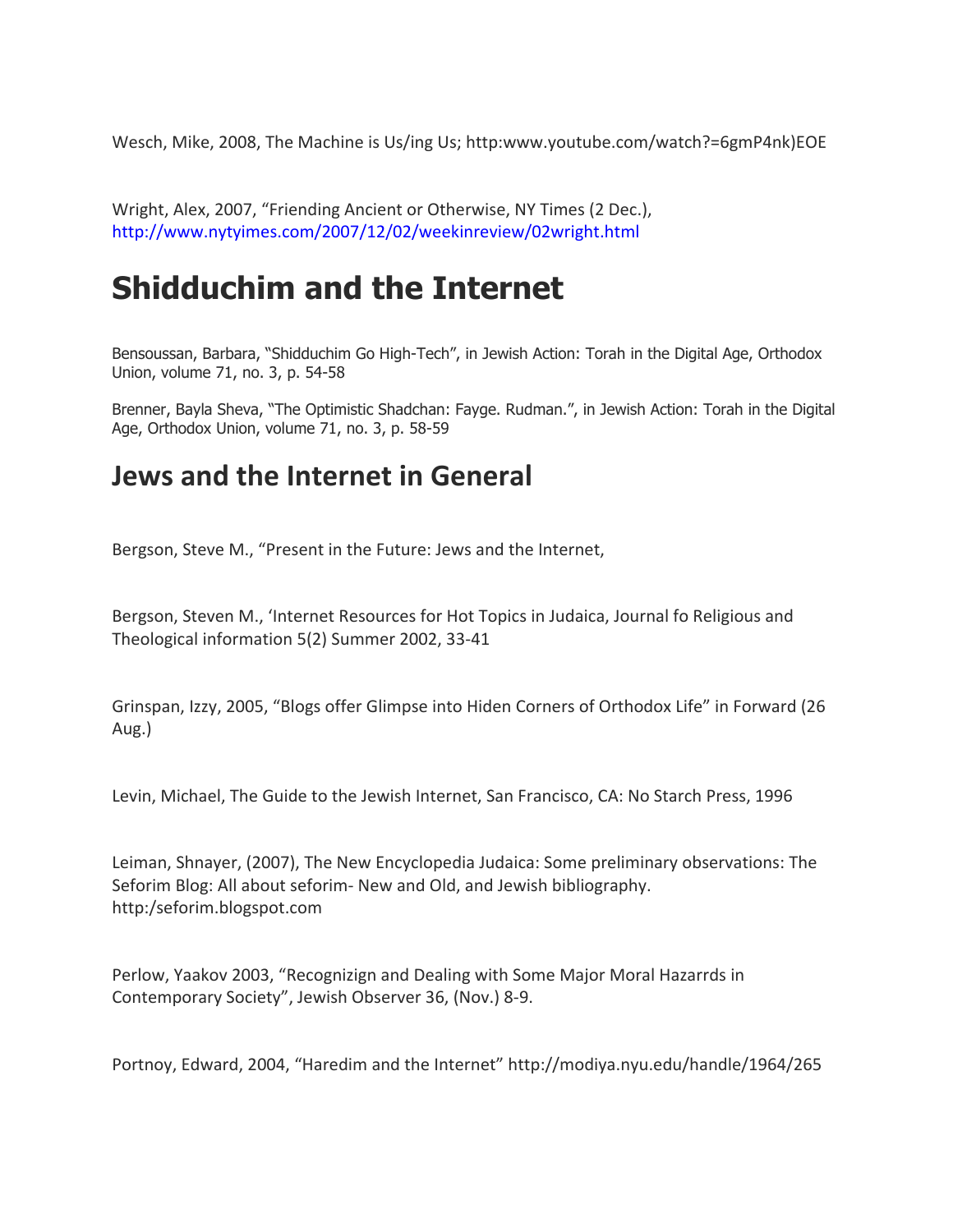Romm, Dinae, The Jewish Guide to the Internet, 3rd Edition, Lanham, MD: Rowman & Littlefield, 2002

Wright, Laura, "Jewish Resources in Computer Networking" Shofar (Spring 1994, Jewihs Folklore and Ethnology Review (Spring 1995) and Global Jewish networking Handbook (1994), ed. Dov Winer for the Dept. of Information of the WZO

Sanders, Yitcchok, "Confrotnign the Challenge of Technology, Where, What, When, Baltimore Orthodox Publication

# **Orthodox Jewish Women and the Internet**

Baumel-Schwartz, Judith, Frum surfing: Orthodox Jewish Womens' internet forums as a historical and cultural phenomenon, Journal of Jewish Identities, 2,1, (2009), 1-30

Berkovic, Sally, 199, Striaght Talk: My Dilemma As an orthodox Jewish Woman, Hoboken NJ.

Boxer, Sarah, 2008, "Blogs". NY Review of Books, 55 (14 Febr.)

Cherny, Lynn, and Elizabeth Reba Weise, eds. 1996, Wired Women Gender and New Realities in Cyberspace, Emeryville, Calif.

Davidman, Lynn, 1991, Tradition in a Rootless World: Women turn to Orthodox Judaism, Berkeley, Calif.

Eisenberg, Robert, 1996. Boychicks in the Hood: Travels in the Hasidic Underground, San Francisco

Fishkoff, Sue, 2005, The Rebbe's Army: Inside the World of Chabad-Lubavitch, NY.

Freed, MarcusJ. 2006, "How thye Interent is Lifting the Veil from Orthodox Jewish Women, London Jewish Chronicle, 33, (26 Febr.)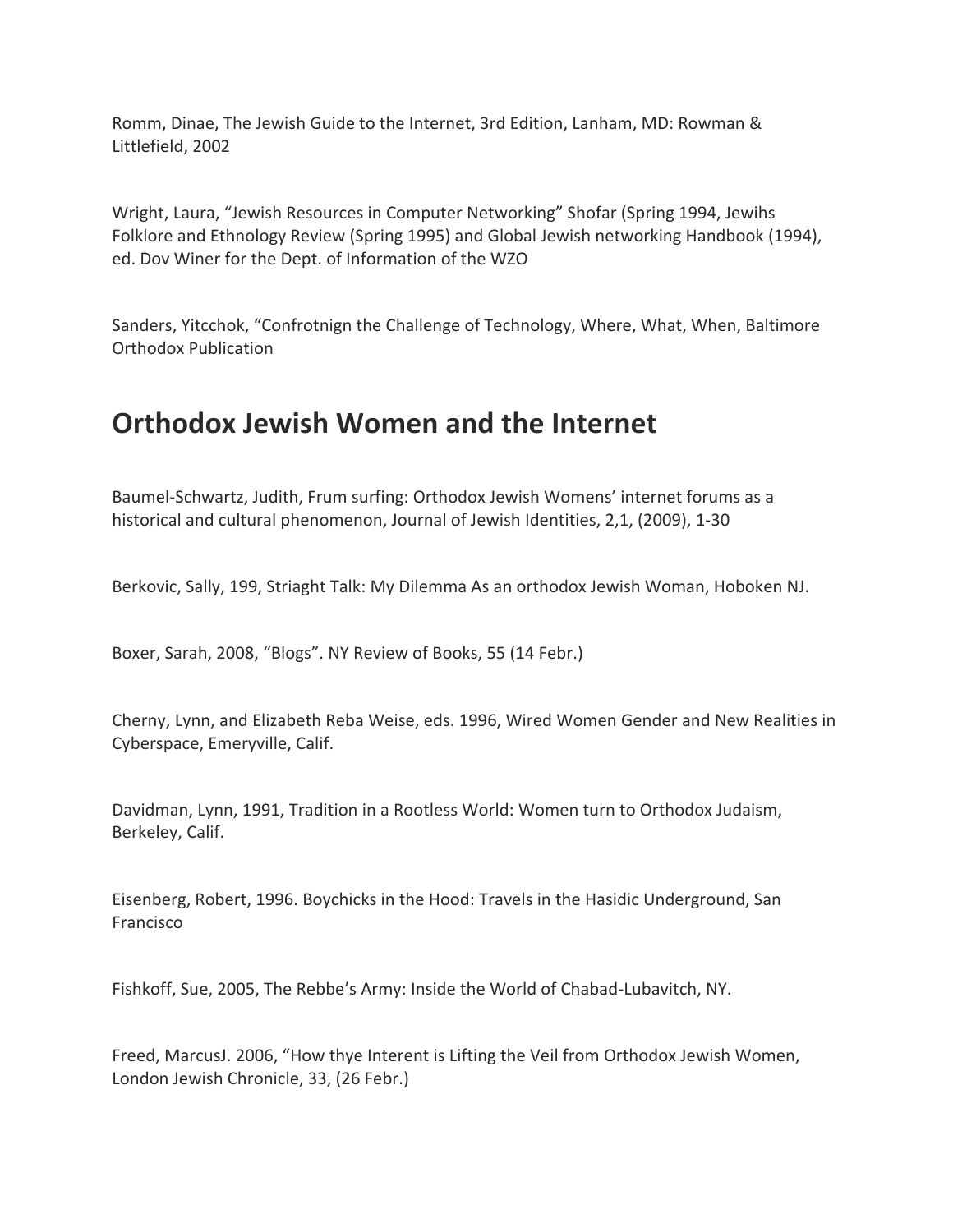Haraway, Donna J. 1991, Simians, Cyborgs, and Women: The Reinvention of Nature, NY.

Harris, Lis, 1995, Holy Days: The World of Hassidic Family, NY

Herring, Susan C., 2003, "Gender and Power in Online Communication" in Janet Holmes and M. Meyerrhoff, eds. The Handbook of Language and Gender, 202-228, Oxford

Kaufman, Debra R., 1991, Rachel's Daughters: Newly Orthodox Jewish Women, New Brunswick, NJ

Kouper, Inna, & Lois Ann Schedit, "Women and Children Last: The Discursive Construction of Weblogs" in Laura J. Gurak, Smiljana Antonjevic, Laurie Johnso, Clnacy Ratliff, and Jessica Reyman, eds. Into the Blogosphere: Rhetoric, Community and femal culture of weblogs

Lefkovitz, Lori & Shapiro, Rona, "Ritualwell.org- Loading the Virtual Canon, or: The Politics and Aesthetics of Jewish Women's Spirituality, in Nashim, 2005, 101-125

Levine, Stephanie W., 2004, Mystics, Mavericks, and Merymakers: An Intimate Journey among Hasidic Girls, NY

Lieber, Andrea, Domesticity and Home (PAGE): Blogging and the Blurring of Public and Private among Orthodox Jewish Women,

Livio, Oren, Discursive Legitimation of the a Controversial Technology: Ultra-Orthodox Jewish women in Israel and the Internet, Communication Review 10,1 (2007) , 29-125

Newman, Carolyn, 2008, "Confessions of a Mommy Blogger", Wonder Time, (Febr. 92-9.

Nussbaum-Cohen, Deborah, 2004, "The New Women Diarists", NY Jewish Week (9 July)

Roller, Alyse, F., 199. The Literary Imagination of Ultra-Orthodox Jewish Women: An Assessment of a Writing Community, Jefferson NC.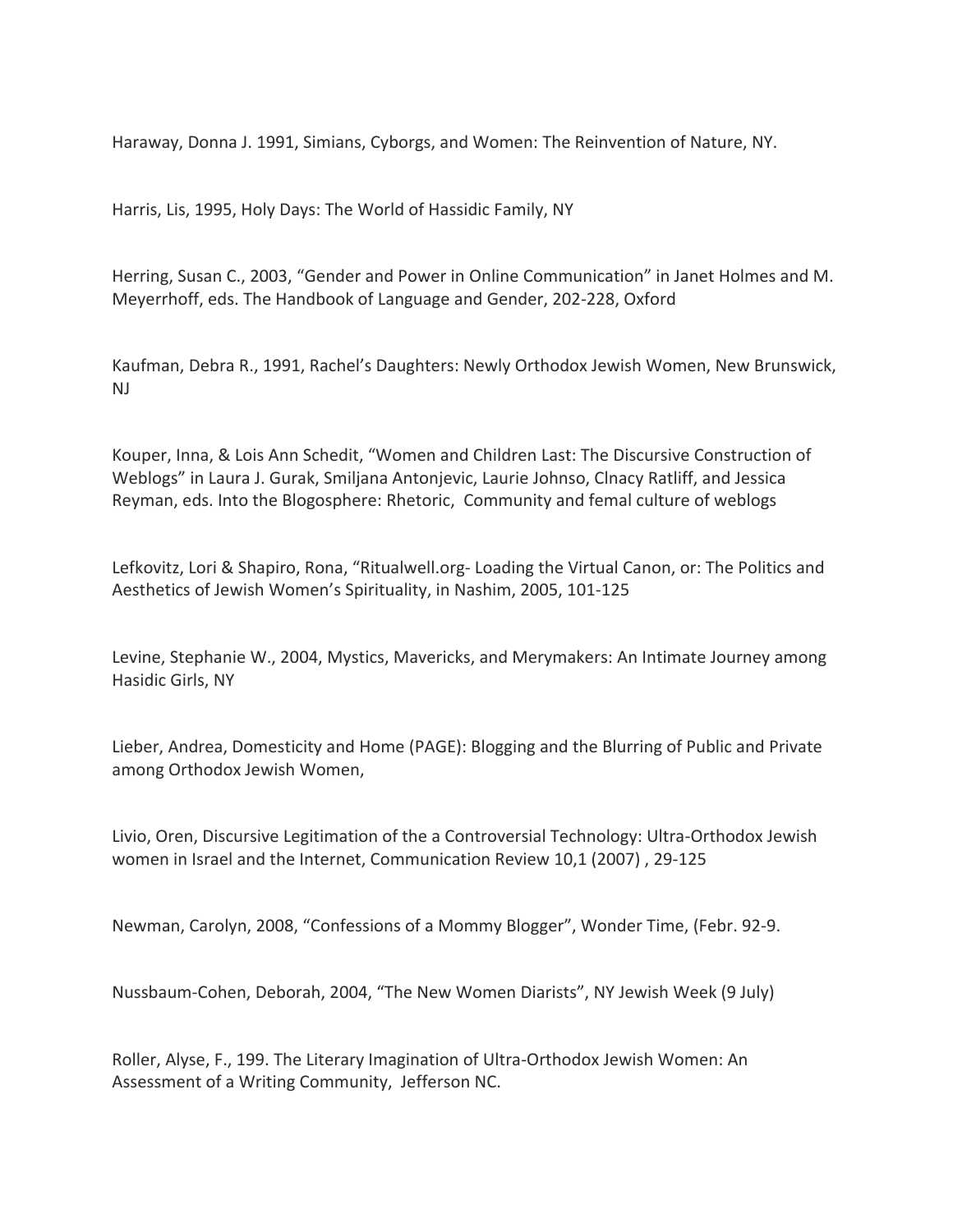Ross, Tamar, 2004. Expanding the Palace of Torah: Orthodoxy and Feminism, Hanover, NH.

Rotem, Yehudit, 1997, Distant Sisters: The Women I left Behind, Philadelphia

Shaviv, M., 2004, "Internet Wanderings: On the Wolrd of Orthodox Female Jewish Bloggers, Jewish Quarterly 195 (Aug./Sept.)

Winston, Hella, 2005, Unchosen: The Hidden Lives of Hasidic Rebels, Boston

Wise, Patricia, 1997, "Always Already Virtual: Feminist Politics in Cyberspace" in David Holmes, eds. Virtual Politics: Identity and Community in Cyberspace 179-96, London

Zimmerman, Deena Rachel, "So she can be as dear to him as on their wedding day: Modern concerns with hilkhot niddah" as demonstrated by anonmymous email questions, in Gender and Relationships in marriage and Out, (2007), 225-241

#### **SHABBOS and ONLINE ENVIRONMENT**

Cohen, Alfred S., Internet commerce on Shabbat, Journal of Halacha and Contemporary Society 50 (2005), 38-61

# **Text Study and Computers**

Conners, David, "A Mind Boggling Implication: The Hebrew Bible, the Old Testament, and the Definition of a Work, Judaica Librarianship vol. 15, 2009

Cornelius, Sakkie, "CyberSpace…. "the final Frontier." The future of ancient Studies in the Digital World, in Journal of Northwest Semtiic Languages 26/1 (2000), p. 153-169

Friedman, Shmma, "The Transmission of the Talmud and Computer Age" in Goldstein, Gabriel M. (eds.), Printing the Talmud: From Bomberg to Schttenstein, Yeshiva University Museum, 2005